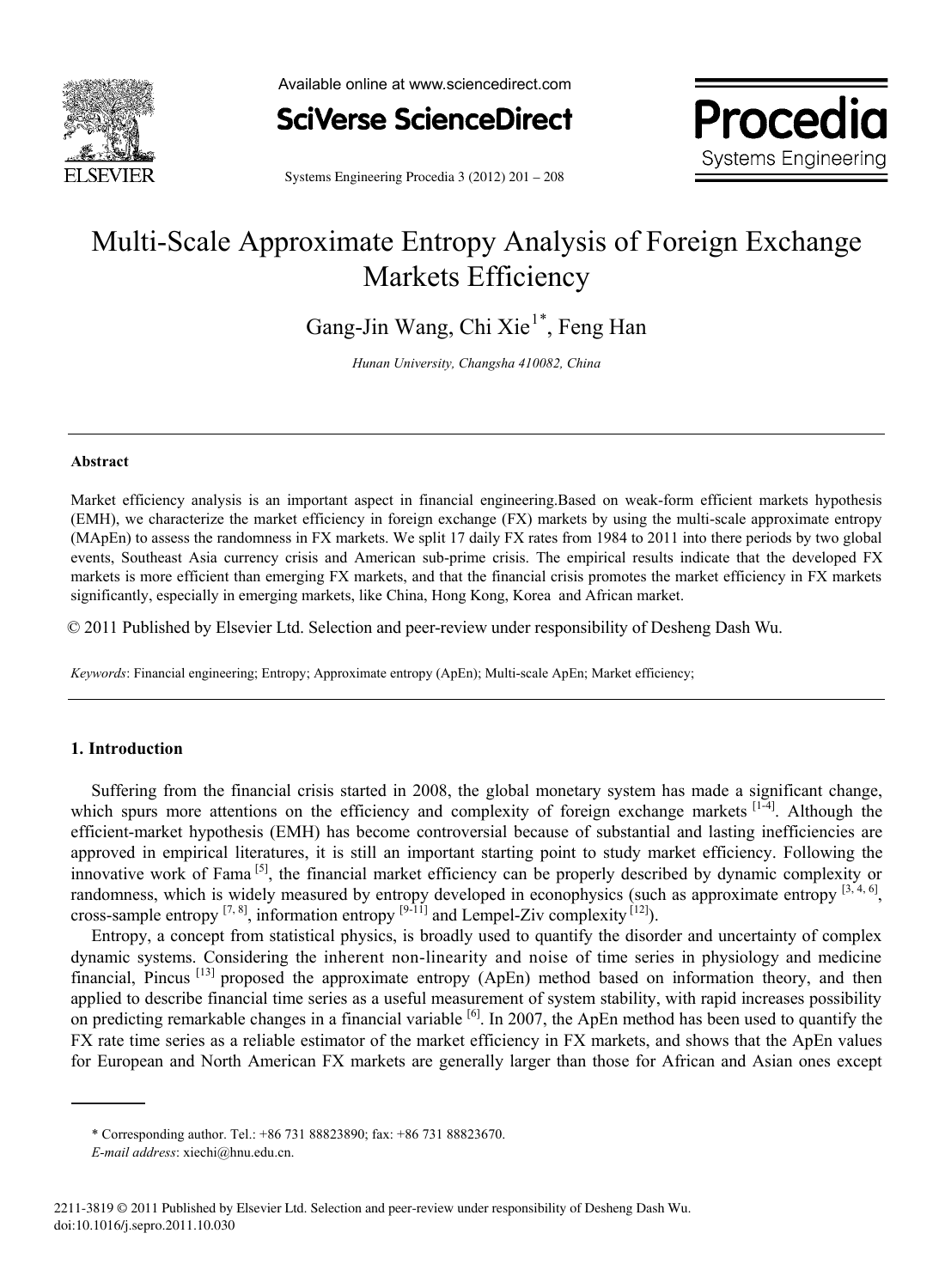Japan <sup>[3]</sup>. Eom et al <sup>[4]</sup> employed a symbolic transfer entropy and ApEn method to study information flows in FX rates and found a nearly positive relationship between the difference in the degree of asymmetry of information flows and the difference in the degree of market efficiency. For further characterizing the complexity, a multi-scale entropy (MSE) was introduced for complex time series and widely used in physiologic and biological time series  $^{[14]}$ <sup>15]</sup>. Moreover, Martina, et al<sup>[16]</sup> applied the MSE method to analyze the dynamical properties of crude oil price, the results of which shown the MSE approach can shed light on the structure of crude oil markets as well as on its link to macroeconomic conditions and socio-political extreme events.

Based on the empirical studies of ApEn and MSE methods, a multi-scale entropy (named as multi-scale ApEn or MApEn) approach is introduced in this paper. And our motivation is to characterize the market efficiency in FX markets and analyze the market reactions to global financial crisis, such as the Southeast Asia currency crisis and American sub-prime crisis, by the proposed MApEn measurement. The empirical result shows that the MApEn approach outperforms the ApEn method and overcomes the shortcoming of that the ApEn portrays the market efficiency merely on single scale. And we also find solid empirical evidences of that the financial crisis increases the market efficiency of FX markets considerably in general, especially of emerging markets.

The remaining is organized as follows. The next section presents the MApEn method which used to analysis the FX rate time series. Section 3 presents the EMH based on the MApEn method. Then, Section 4 gives the data statistics and the main empirical results. Finally, Section 5 concludes the paper.

#### **2. Methodology**

#### *2.1. Approximate entropy (ApEn)*

To analysis the short and noisy time series, Pincus [13] proposed the approximate entropy (ApEn) family of parameters, which have been wildly used to quantify the randomness inherent in physiology, medicine and finance time series. The algorithm for ApEn computation can be defined as follows:

Let  $x = \{x(1), x(2),...,x(N)\}\$  be the length-N time series. Fix input parameters m and r, where m is the embedding dimension, and r is the tolerance for accepting matches.

• Step 1 Create embedding vectors  $X(i)$ , each is made up of m consecutive values of x,

$$
X(i) = \big[ x(i), x(i+1), \cdots, x(i+m-1) \big], \qquad 1 \le i \le N-m+1 \,. \tag{1}
$$

• Step 2 The distance  $d[X(i), X(j)]$  between two vectors  $X(i)$  and  $X(j)$  is defined by

$$
d\left[X(i), X(j)\right] = \max_{k=0,\dots,m-1} \left\{ \left| x(i+k) - x(j+k) \right| \right\}.
$$
 (2)

Step 3 For each i,  $1 \le i \le N-m+1$ , the probability that any  $X(i)$  is within r of  $X(i)$ 

$$
B_i^m(r) = \frac{\text{number of } 1 \le j \le N - m \text{ such that } d\left[X(i), X(j)\right] \le r}{N - m + 1},\tag{3}
$$

where, the vector  $X(i)$  is so-called template, which is matched if a  $X(i)$  is within r of  $X(i)$ . And then the average of  $B_i^m(r)$  is defined by

$$
\boldsymbol{B}^{m}(r) = \frac{1}{N-m+1} \sum_{i=1}^{N-m} \ln B_{i}^{m}(r).
$$
 (4)

• Step 4 Increase the embedding dimension to  $m+1$ , and repeat the Step 1 to Step 3. We have